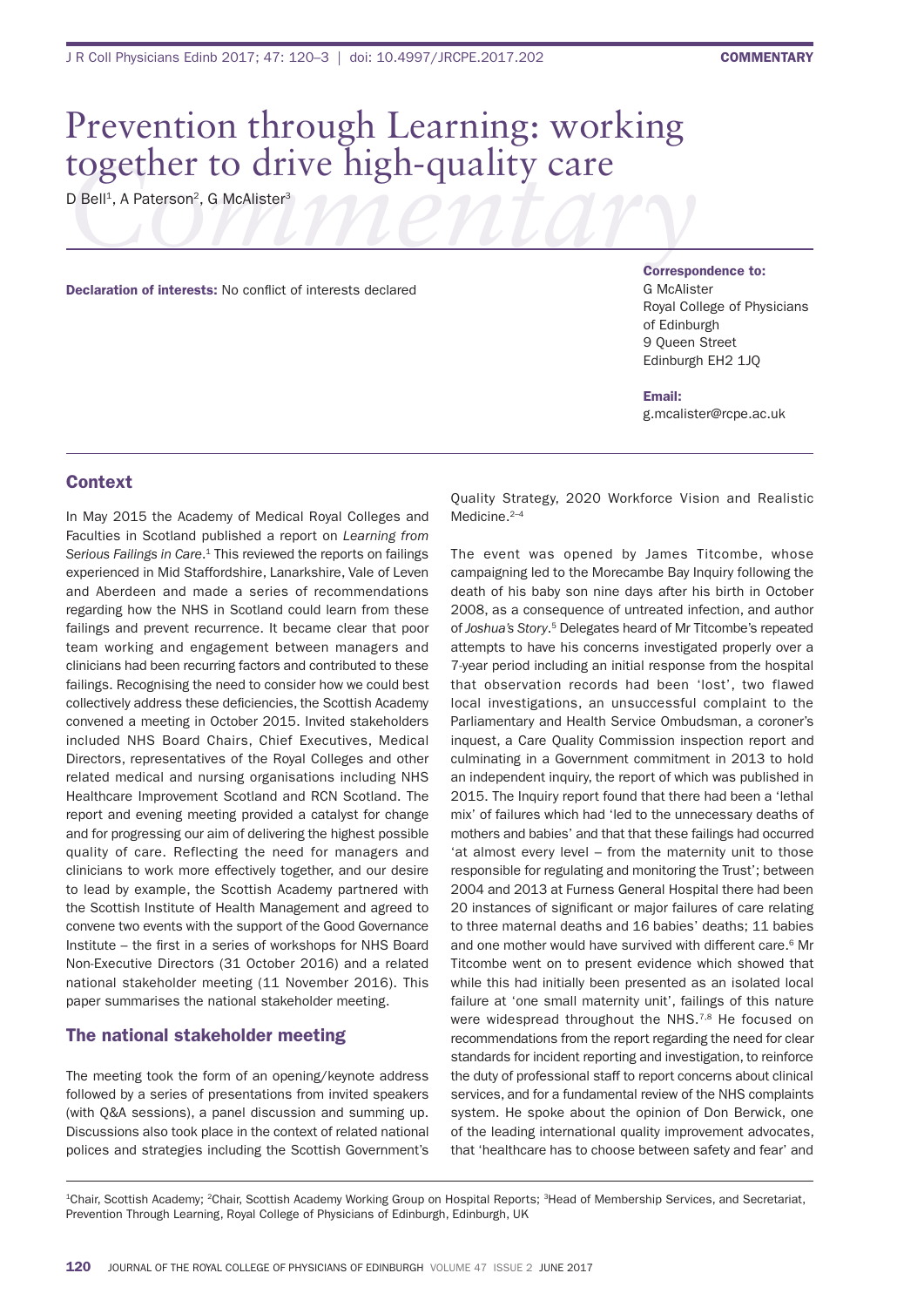highlighted other Inquiries including the Kennedy Report on children's heart surgery at Bristol which recommended that 'learning from error, rather than seeking blame, must be the priority in order to improve safety and quality' and the francis Report on Mid Staffordshire which noted that 'the NHS has developed a widespread culture more of fear and compliance, than of learning, innovation and enthusiastic participation in improvement'.<sup>9,10</sup> In closing, he spoke of the need and opportunity to learn lessons from other sectors about how to investigate failings and reduce errors.

Professor alan Paterson followed with an overview of related work undertaken by the Academy of Medical Royal Colleges and Faculties in Scotland. This had involved reviewing the published reports on failings in care in mid staffordshire, lanarkshire, vale of leven and aberdeen to identify lessons which the NHS in Scotland could learn to prevent recurrence. These findings were published in the *Learning from Serious* Failings in Care report. Key issues identified included poor leadership from senior medical staff and board management resulting in a defective culture, inappropriate skills mix, poor staff morale and motivation, poor patient care and communication with patients, inadequate complaints handling, and limitations in external assessment. Professor Paterson highlighted that particularly prominent recurring factors in these reports had been the existence of silo thinking, poor engagement between managers and clinicians and a lack of team working. he then provided an overview of the report's main recommendations covering five domains - Leadership, Culture & Professional Engagement, Inadequate Staffing, Quality of Care & Patient Experience and External Review.

Continuing the theme of managerial and medical engagement, Professor Graeme Martin provided an overview of the published literature on this area. he started by looking at the theory regarding what underpins and influences effective leader-follower relations in medicine and healthcare before moving on to focus on what the evidence says regarding manager-doctor relations, including recent research which his team had been commissioned to undertake regarding this in the NHS in Scotland. $11$  This had found a negative spiral in manager-doctor relations with an overall lack of reciprocity in granting of leadership identities, a divergence of views on appropriate leadership structures, a lack of clarity, visibility and credibility of claims to leadership and a low-trust dynamic between managers and doctors. the largest, and most dominant, voice were later career consultants without medical management experience who experienced a range of identity threats including high professional values conflict, high status loss/de-professionalisation, an ambivalence to medical managers and distrust of those who had 'crossed the line'. He then considered the implications of these findings for distributing a range of models of leadership and medical engagement.

Professor June Andrews opened the second morning session with an overview of 'Trusted to Care'.<sup>12</sup> A relative's concern over poor care for his mother, and subsequent poor complaint handling, in a hospital in Wales had attracted

media and political attention which led to the health Minister calling Professor Andrews in as an independent expert to investigate. independent scrutiny and investigation of care of older people in the Prince of Wales hospital, Bridgend, and Neath Port Talbot Hospital highlighted other bad practice which shocked staff and adversely affected staff morale and recruitment. one year on, follow-up noted some improvement in levels of care. Staff were not confident about caring for confused patients and there was little interaction between junior doctors and nurses. Professor andrews moved on to the area of complaints handling and advised that it is fatal to be slow, to be defensive or to try to mislead, and highlighted the need to recognise swiftly when there is a crisis of confidence in service provision. In closing, she focused on the need to educate and support staff in the areas of law and ethics, self-awareness, basic care skills and confidence in communication.

Mr David Galloway presented an overview of the surgical experience of reducing errors by presenting a series of media articles from 2002–2016 which showed that basic errors such as removing the wrong kidney are still occurring. He then focused on the areas of prevalence, nature and future strategy. on prevalence, a range of data from international literature published since 2000 was presented. Particular attention was given to US data (which it is thought is consistent internationally and in the UK) highlighting that medical error is the 4th leading cause of death, and to a review which found that if surgical mortality could be reduced from 1.5–0.8%, 1,640,000 lives could be saved worldwide.<sup>13,14</sup> After providing an overview of the nature of surgical errors, and the impact of the WHO Surgical Safety Checklist, Mr Galloway moved on to the subject of auditing surgical mortality. he noted that while scotland had previously led the way through the scottish Audit of Surgical Mortality, which has now been replicated in many areas internationally, this had unfortunately been discontinued in scotland. in closing, he highlighted the need to learn from errors and reported on ongoing activity being undertaken by managed clinical networks in scotland.

Mr Neil Findlay provided an overview of the work of the scottish Parliament's heath & sport Committee and related Committees with particular emphasis on scrutinising the NHS in Scotland and contributing to quality improvement. he articulated the health & sport Committee's strategic Plan and vision for 2016–2021, its current engagement activities and the manner in which it holds a range of bodies to account including the Scottish Government, Health Boards, Integration Authorities and Regulators. As an exemplar, he described how the Committee had called for a better and more transparent system for accessing new medicines, they had achieved consensual cross-party support and the scottish government are introducing a new system.

The afternoon session was opened by Dame Denise Coia who provided an overview of the work of NHS Healthcare improvement scotland and the opportunities arising for quality improvement through health and social care integration. She began by focusing on the NHS HIS integrated cycle of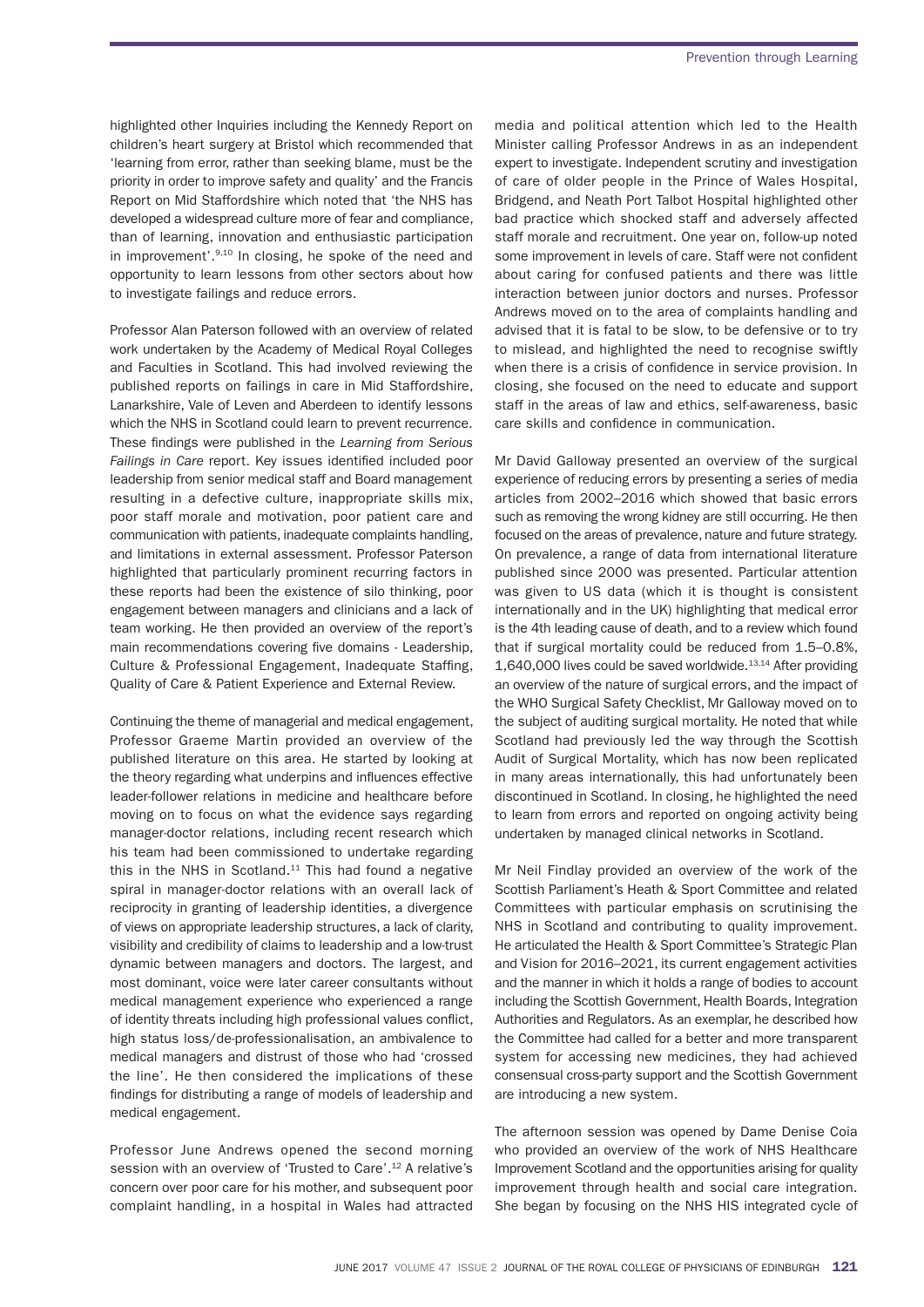improvement comprised of three key strands – evidence, improvement and scrutiny. after detailing the constituent parts of NHS HIS, she provided key examples of current activity. These included the iHub improvement resource for Health & Social Care Partnerships and Health Boards, the focus on Integrated Systems Flow and Effective Care Pathways and GP clusters. In closing, the Salford Together 'My Wellbeing Plan' was provided as an example of how health and social care can be improved.

Mr John Burns outlined the ambitions for the NHS in Scotland in the context of the Quality strategy and in particular that all care provided is patient-centred, safe, effective and we have the appropriate quality infrastructure. he then provided an overview of the literature in relation to quality improvement and safety in which leadership is key; highlighting that there is strong evidence that organisations that are highly successful in safety are generally successful in operational performance and have engagement at all levels of the organisation. Using his own NHS Board as an example, he then provided an overview of the factors required to create a quality improvement culture and learning organisation – quality infrastructure, ensuring psychological safety for staff (and applying wellbeing methodology), engaging and empowering patients and carers (learning through all interactions), placing quality of care and patient safety above all else, fostering staff development and growth, and embracing transparency unequivocally (learning when things don't go as expected).

Dr Marion Slater provided an insight into the challenges facing recently appointed consultants by providing a range of anonymised case studies of patients whom she had to treat during a busy shift at work. Particular attention was given to the level of self-doubt which can be experienced at such times, including questioning one's own competence and judgement. Building on earlier speakers' themes, Dr slater explored the range of factors which can adversely affect organsiational culture including a too narrow focus on performance and targets, and silo working exacerbated by increasing specialisation and decreasing generalism in medicine. attention was then given to how we can produce a more joyful, engaged workforce which evidence shows can reduce staff burnout and medical errors, increase patient experience and satisfaction, improve team working and reduce staff turnover.<sup>15</sup> The presentation closed by focusing on multidisciplinary team working, ways in which doctors can both be supported and contribute to quality improvement, and the importance of training, resilience and leadership diversity.

Ms Theresa Fyffe outlined the main requirements for nursing quality improvement – Clinical leadership; meaningful measures; Staffing, knowledge, expertise and appropriate skill mix; and a Balance Culture – quality and finance. factors that impact on quality include – bed occupancy has increased, staff costs per bed are lower, nurses looking after more higher-dependency patients, fewer staff, fewer registered nurses, high sickness and absence, and a fall in direct patient care. To measure the quality of nursing care more effectively we need real time data embedded within

existing structures and decision-making, clear responsibilities and accountability, a culture of improvement, openness and transparency, and greater support for staff. On workforce and staffing, there is evidence that lower registered nurse staffing levels are associated with the worst patient outcomes. A nursing workforce that is fit for purpose and appropriately resourced is required. The critical role of the senior charge nurse in leading safe, effective, patient care needs to be recognised, respected and properly remunerated.

Dr Catherine Calderwood reflected on her personal interest in the subject of the stakeholder meeting arising from having acted as the obstetrician on the panel of the morecambe bay Inquiry. She then provided an overview of the Realistic Medicine workstream launched with her Chief Medical Officer's Annual Report in 2014–15. This aims to change our style of care to shared decision-making, build a personalised approach to care, reduce harm and waste, reduce unnecessary variation in practice and outcomes, manage risk better, and to encourage us to become improvers and innovators. Dr Calderwood provided case study examples with which to illustrate how she believed Realistic Medicine could be practised from a patient's perspective and provided a summary of feedback received in response to the launch of Realistic Medicine.

Professor Michael Deighan and Dr Andrew Corbett-Nolan highlighted the work they had undertaken for the Department of health in england in relation to *An organisation with a memory*. 16 Particular attention was given to their work in developing the integrated governance handbook for the NHS in England and their work in supporting NHS Trusts and Unified Trusts in Northern Ireland to improve governance both within and between organisations and to extend governance to include greater emphasis on the quality of care provided.

# Summary of themes to emerge

### The following themes emerged throughout the day:

- team working and engagement between managers, doctors and other health professions have to be improved if we are to prevent further serious failings in care and to drive quality improvement
- it is the responsibility of leaders to set and improve the organisational culture, and for all others to contribute to this
- all staff have a professional responsibility to raise, and should be supported in raising, concerns regarding standards of care
- staff should be supported in becoming more resilient;
- it is essential that robust governance is in place and constantly being developed
- investigation of failings should be consistent, transparent and conducted externally
- doctors often have little training in management; in contrast medical managers have more understanding of the challenges faced within the NHS
- silo thinking and working must be tackled and broken down at all levels